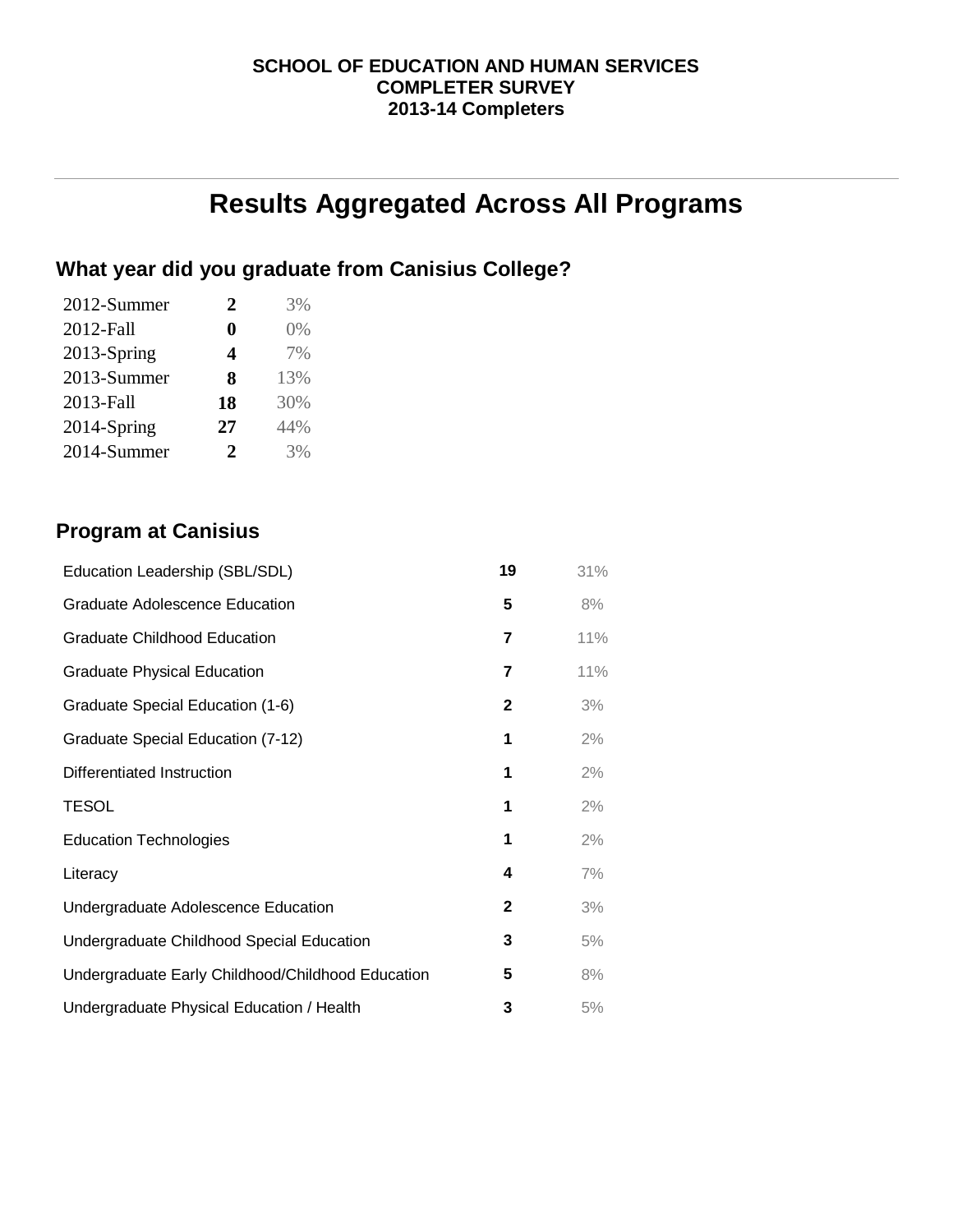# **Employment Status**

| I am employed in the professional area for which I am trained | 25               | 39% |
|---------------------------------------------------------------|------------------|-----|
| I am employed in a related field                              | 28               | 44% |
| I am employed in an unrelated field                           | 2                | 3%  |
| I am not employed                                             | $\boldsymbol{4}$ | 6%  |
| I am a student                                                | 5                | 8%  |
| Other                                                         | $\bf{0}$         | 0%  |

# **Based on my preparation at Canisius College, I understand learning, teaching and/or other professional theoretical foundations. [Content Knowledge]**

| <b>Strongly Agree</b>    | 30           | 49%   |
|--------------------------|--------------|-------|
| Agree                    | 27           | 44%   |
| Neutral                  | $\mathbf{2}$ | 3%    |
| Disagree                 | $\mathbf{2}$ | 3%    |
| <b>Strongly Disagree</b> | O            | $0\%$ |

# **Based on my preparation at Canisius College I can apply best practices in my profession. [Content Knowledge]**

| <b>Strongly Agree</b>    | 29           | 48%   |
|--------------------------|--------------|-------|
| Agree                    | 27           | 44%   |
| Neutral                  | $\mathbf{2}$ | 3%    |
| Disagree                 | 3            | 5%    |
| <b>Strongly Disagree</b> | 0            | $0\%$ |

**Based on my preparation at Canisius College I can implement a variety of strategies that integrate critical thinking, inquiry, and problem solving. [Content Knowledge]**

| <b>Strongly Agree</b>    | 30 | 49%   |
|--------------------------|----|-------|
| Agree                    | 25 | 41%   |
| Neutral                  |    | $0\%$ |
| Disagree                 | 5  | 8%    |
| <b>Strongly Disagree</b> | 1  | 2%    |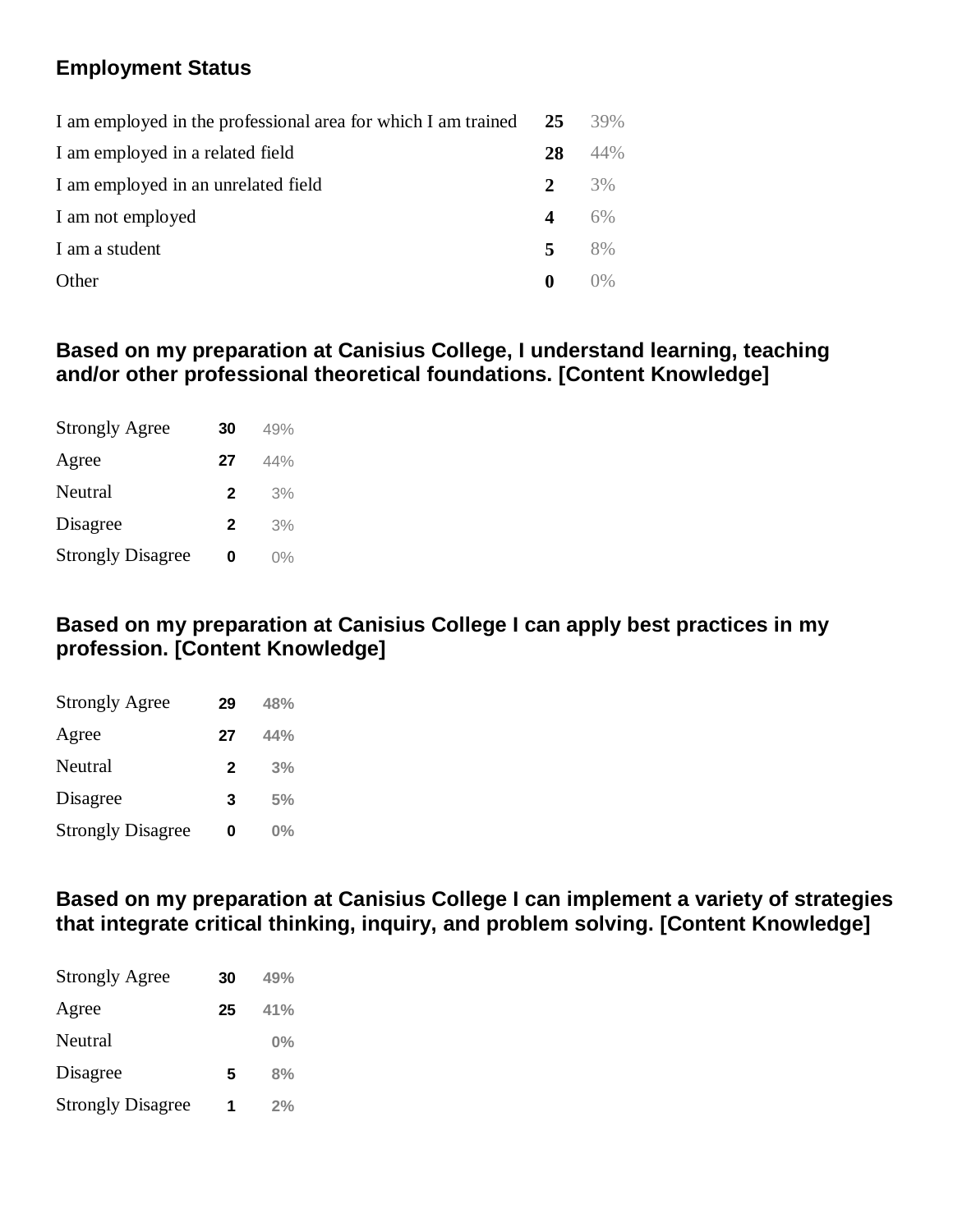# **Based on my preparation at Canisius College I can maintain appropriate classroom management. [Content Knowledge]**

| <b>Strongly Agree</b>    | 27 | 44% |
|--------------------------|----|-----|
| Agree                    | 17 | 28% |
| Neutral                  | 14 | 23% |
| Disagree                 | 1  | 2%  |
| <b>Strongly Disagree</b> | 2  | 3%  |

## **Since graduating from Canisius, I have remained actively engaged in my professional field. [Content Knowledge]**

| <b>Strongly Agree</b>    | 30           | 49% |
|--------------------------|--------------|-----|
| Agree                    | 22           | 36% |
| Neutral                  | 5            | 8%  |
| Disagree                 | $\mathbf{2}$ | 3%  |
| <b>Strongly Disagree</b> | $\mathbf{2}$ | 3%  |

# **I am able to employ strong knowledge in my content area. [Content Knowledge]**

| <b>Strongly Agree</b>    | 36 | 59%   |
|--------------------------|----|-------|
| Agree                    | 20 | 33%   |
| Neutral                  | 4  | 7%    |
| Disagree                 | 1  | 2%    |
| <b>Strongly Disagree</b> | 0  | $0\%$ |

# **I am able to employ appropriate pedagogical content knowledge. [Content Knowledge]**

| <b>Strongly Agree</b>    | 31           | 51%   |
|--------------------------|--------------|-------|
| Agree                    | 24           | 39%   |
| Neutral                  | 4            | 7%    |
| Disagree                 | $\mathbf{2}$ | 3%    |
| <b>Strongly Disagree</b> | 0            | $0\%$ |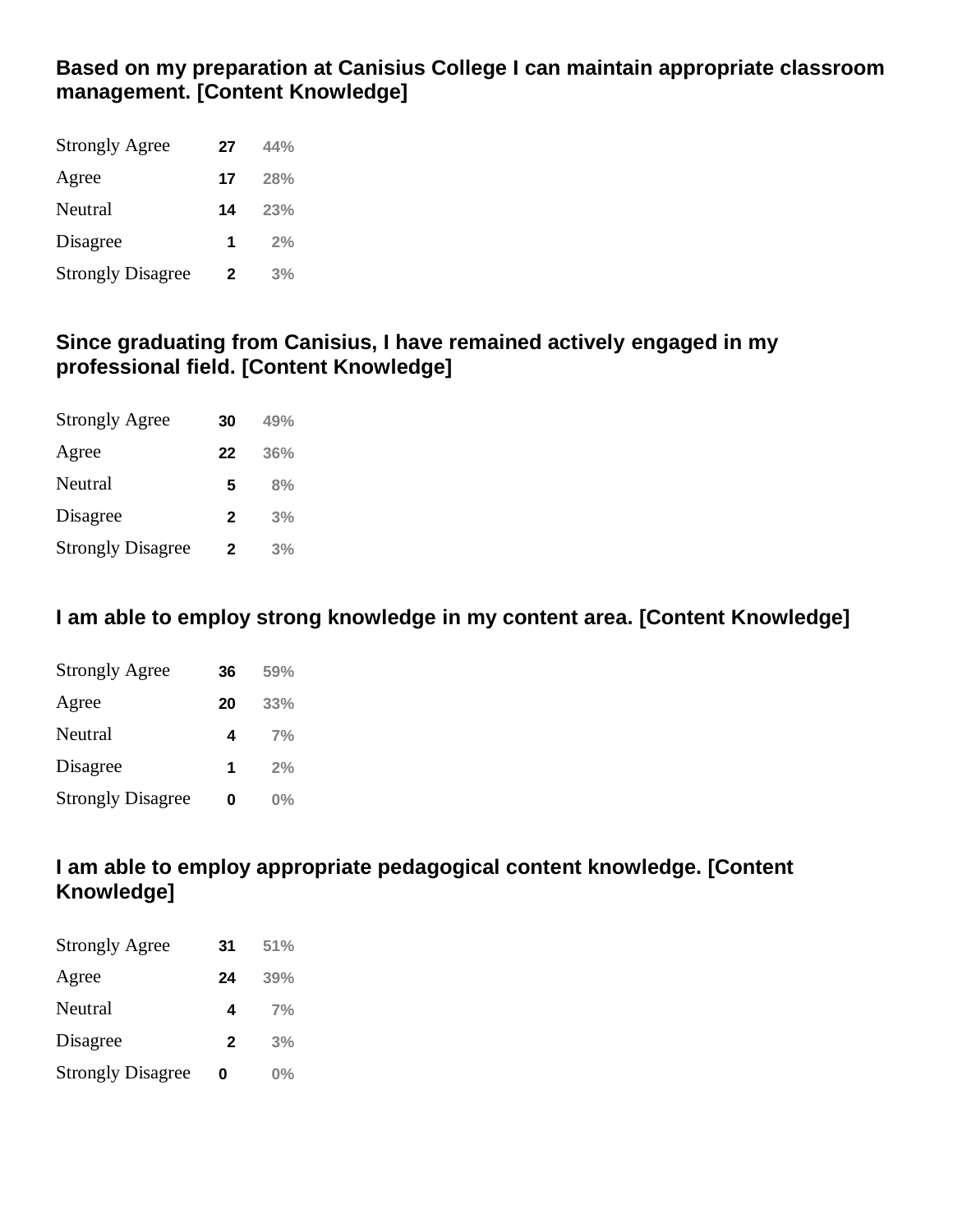**Based on my preparation at Canisius College I have been able to achieve positive outcomes regarding student learning, achievement and/or development. [Impact on Student Learning]**

| <b>Strongly Agree</b>    | 29 | 48%   |
|--------------------------|----|-------|
| Agree                    | 26 | 43%   |
| Neutral                  | 5  | 8%    |
| Disagree                 | 1  | 2%    |
| <b>Strongly Disagree</b> | 0  | $0\%$ |

# **Based on my preparation at Canisius College I can set clear learning goals and align instruction with standard based content. [Impact on Student Learning]**

| <b>Strongly Agree</b>    | 30 | 49%   |
|--------------------------|----|-------|
| Agree                    | 22 | 36%   |
| Neutral                  | 9  | 15%   |
| Disagree                 | Ω  | $0\%$ |
| <b>Strongly Disagree</b> | 0  | $0\%$ |

# **Based on my preparation at Canisius College I can engage and motivate students. [Impact on Student Learning]**

| <b>Strongly Agree</b>    | 31 | 51%   |
|--------------------------|----|-------|
| Agree                    | 21 | 34%   |
| Neutral                  | 8  | 13%   |
| Disagree                 | 1  | 2%    |
| <b>Strongly Disagree</b> | 0  | $0\%$ |

**I am able to successfully consider multiple ability levels in diverse P-12 settings when developing lessons and assessments.. [Impact on Student Learning]**

| <b>Strongly Agree</b>    | 30 | 49%   |
|--------------------------|----|-------|
| Agree                    | 23 | 38%   |
| Neutral                  | 8  | 13%   |
| Disagree                 | 0  | $0\%$ |
| <b>Strongly Disagree</b> | 0  | $0\%$ |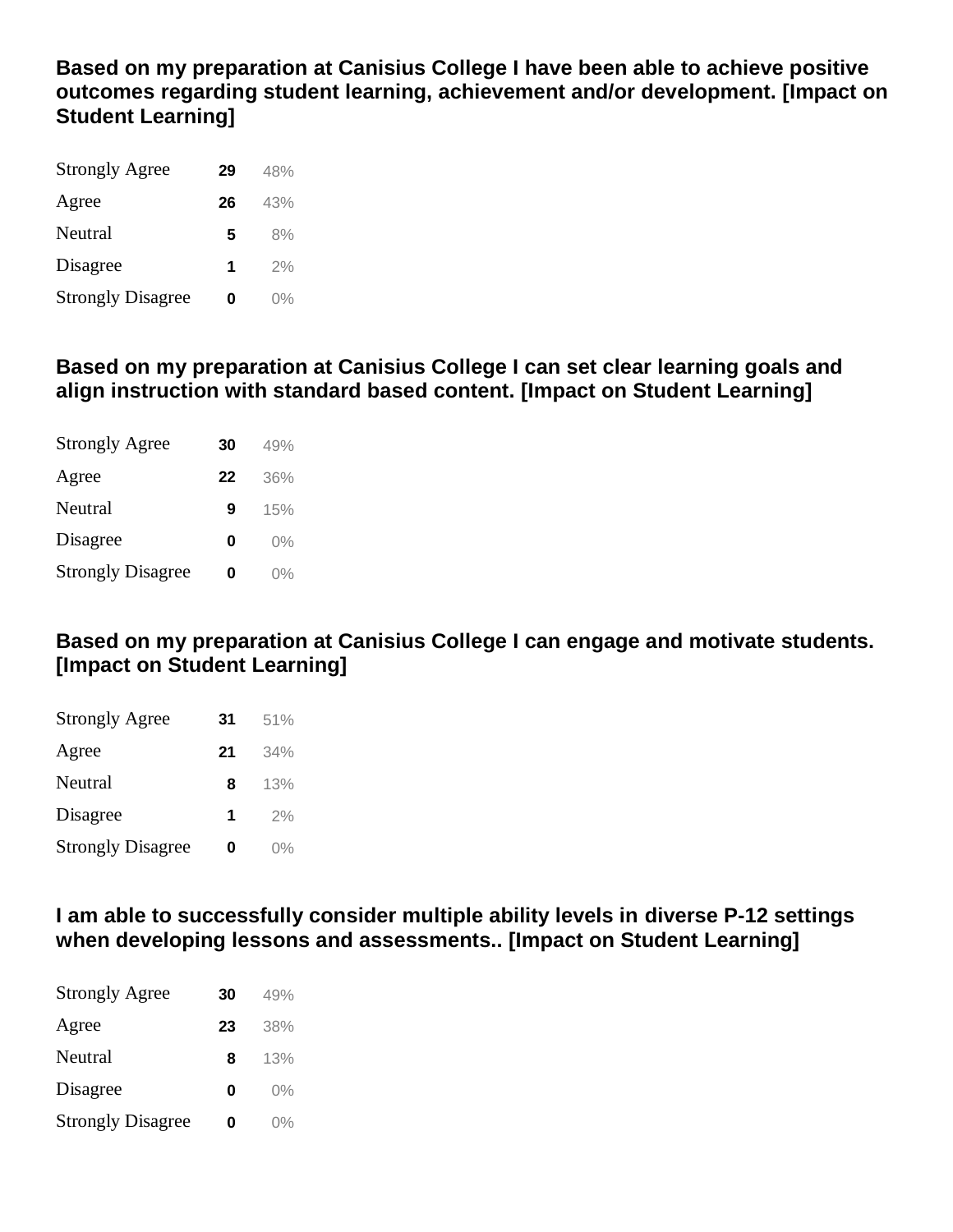## **My experience at Canisius has enabled me to effectively teach diverse P-12 student populations.. [Impact on Student Learning]**

| <b>Strongly Agree</b>    | 28           | 46% |
|--------------------------|--------------|-----|
| Agree                    | 19           | 31% |
| Neutral                  | 11           | 18% |
| Disagree                 | $\mathbf{2}$ | 3%  |
| <b>Strongly Disagree</b> | 1            | 2%  |

## **I use the results of P-12 assessments of student learning to guide my instruction and/or professional effectiveness. [Self-Reflection]**

| <b>Strongly Agree</b>    | 20 | 33% |
|--------------------------|----|-----|
| Agree                    | 29 | 48% |
| Neutral                  | 10 | 16% |
| Disagree                 | 1  | 2%  |
| <b>Strongly Disagree</b> | 1  | 2%  |

# **I engage in collaboration to augment my professional practice. [Self-Reflection]**

| <b>Strongly Agree</b>    | 28 | 46%   |
|--------------------------|----|-------|
| Agree                    | 27 | 44%   |
| Neutral                  | 5  | 8%    |
| Disagree                 | 1  | 2%    |
| <b>Strongly Disagree</b> | Ω  | $0\%$ |

## **Since graduating I have or plan to assume appropriate leadership/roles in the school and/or in the district. [Service Orientation]**

| <b>Strongly Agree</b>    | 28 | 46% |
|--------------------------|----|-----|
| Agree                    | 17 | 28% |
| Neutral                  | 14 | 23% |
| Disagree                 | 1  | 2%  |
| <b>Strongly Disagree</b> | 1  | 2%  |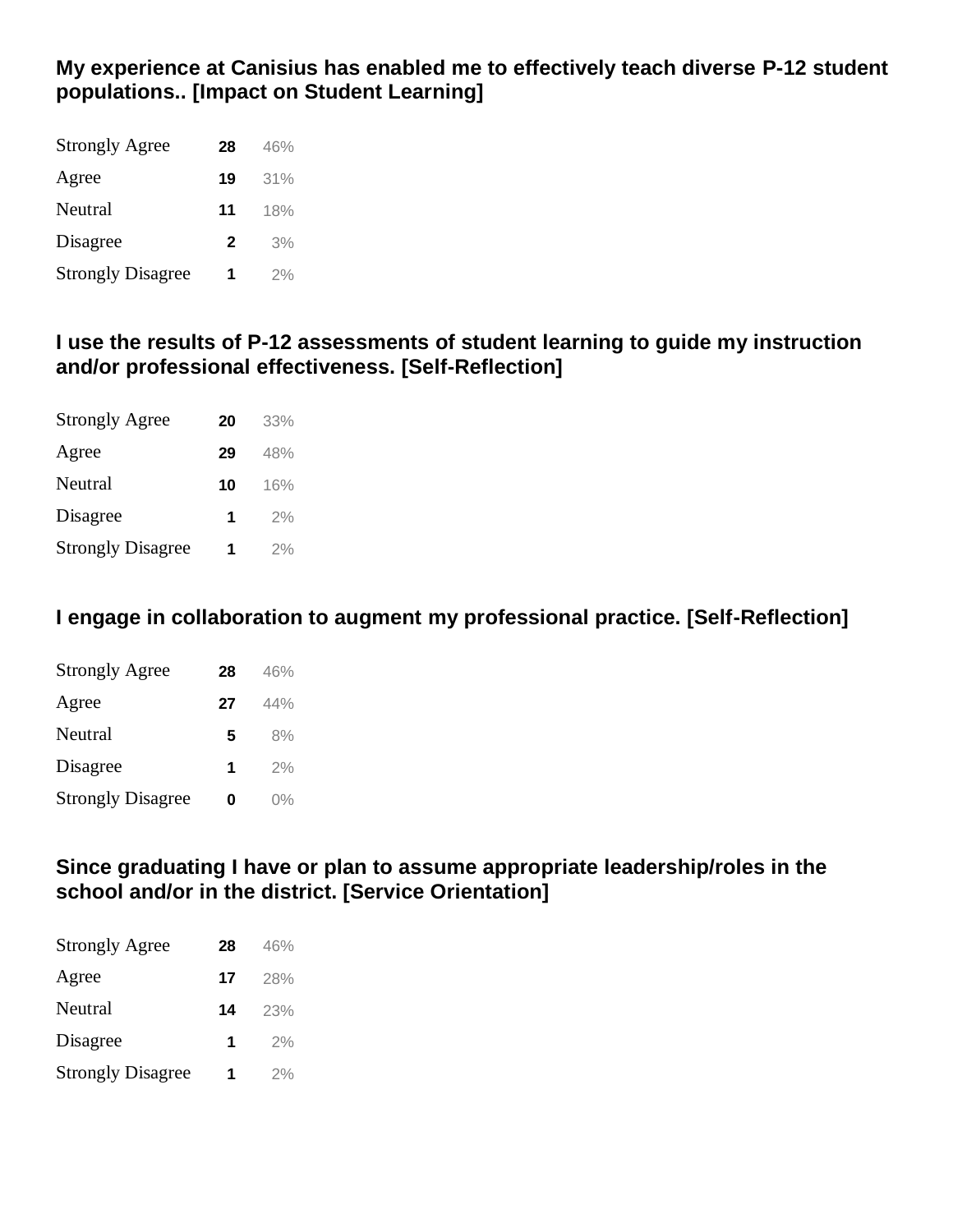# **I am involved in internal or external communities that support student development. [Service Orientation]**

| <b>Strongly Agree</b>    | 24 | 39%   |
|--------------------------|----|-------|
| Agree                    | 26 | 43%   |
| Neutral                  | 8  | 13%   |
| Disagree                 | 3  | 5%    |
| <b>Strongly Disagree</b> | Ω  | $0\%$ |

## **My training at Canisius stressed the importance of involving family and community members in a child's education. [Service Orientation]**

| <b>Strongly Agree</b>    | 24           | 39% |
|--------------------------|--------------|-----|
| Agree                    | 29           | 48% |
| Neutral                  | 5            | 8%  |
| Disagree                 | $\mathbf{2}$ | 3%  |
| <b>Strongly Disagree</b> | 1            | 2%  |

**Based on my preparation at Canisius College I practice professional and ethical responsibility by respecting multiple perspectives of clients/students, local communities, and colleagues. [Professional Dispositions]**

| <b>Strongly Agree</b>    | 32 | 52%   |
|--------------------------|----|-------|
| Agree                    | 24 | 39%   |
| Neutral                  | 4  | 7%    |
| Disagree                 | 1  | 2%    |
| <b>Strongly Disagree</b> | Ω  | $0\%$ |

**Based on my preparation at Canisius College I can effectively communicate and work with clients/students, parents, and other professionals [Professional Dispositions]**

| <b>Strongly Agree</b>    | 32 | 52%   |
|--------------------------|----|-------|
| Agree                    | 25 | 41%   |
| Neutral                  | 3  | 5%    |
| Disagree                 | 1  | 2%    |
| <b>Strongly Disagree</b> | 0  | $0\%$ |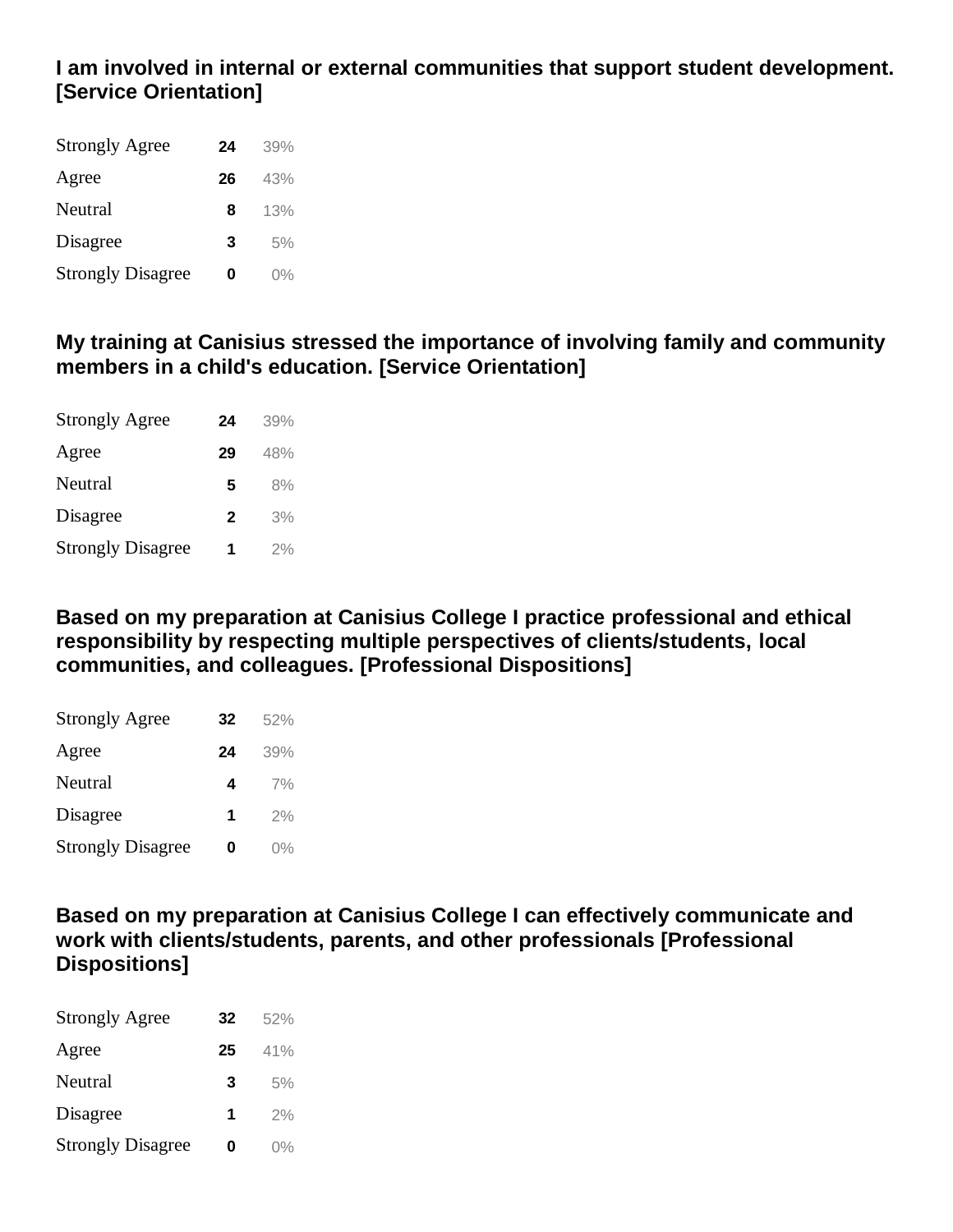**Based on my preparation at Canisius College I practice caring and fairness by using varied strategies and methods to address each client/student's diverse needs, the requirements of the task, and the discipline [Professional Dispositions]**

| <b>Strongly Agree</b>    | 29 | 48%   |
|--------------------------|----|-------|
| Agree                    | 26 | 43%   |
| Neutral                  | 5  | 8%    |
| Disagree                 | 1  | 2%    |
| <b>Strongly Disagree</b> | 0  | $0\%$ |

## **Based on my preparation at Canisius College I act responsibly through collaboration with others as partners in planning and implementing effective programming [Professional Dispositions]**

| <b>Strongly Agree</b>    | 29 | 48%   |
|--------------------------|----|-------|
| Agree                    | 26 | 43%   |
| Neutral                  | 6  | 10%   |
| Disagree                 | Ω  | $0\%$ |
| <b>Strongly Disagree</b> | Ω  | $0\%$ |

**Canisius College provided me with the knowledge, skills and dispositions to be successful and to be recognized as a competent professional in my employment. [Over-all Impression of Canisius College]**

| <b>Strongly Agree</b>    | 30           | 49% |
|--------------------------|--------------|-----|
| Agree                    | 25           | 41% |
| Neutral                  | 3            | 5%  |
| Disagre                  | $\mathbf{2}$ | 3%  |
| <b>Strongly Disagree</b> | 1            | 2%  |

## **My preparation program at Canisius was well aligned to state requirements and national standards. [Over-all Impression of Canisius College]**

| <b>Strongly Agree</b>    | 31 | 51%   |
|--------------------------|----|-------|
| Agree                    | 22 | 36%   |
| Neutral                  | 7  | 11%   |
| Disagre                  | Ω  | $0\%$ |
| <b>Strongly Disagree</b> | 1  | 2%    |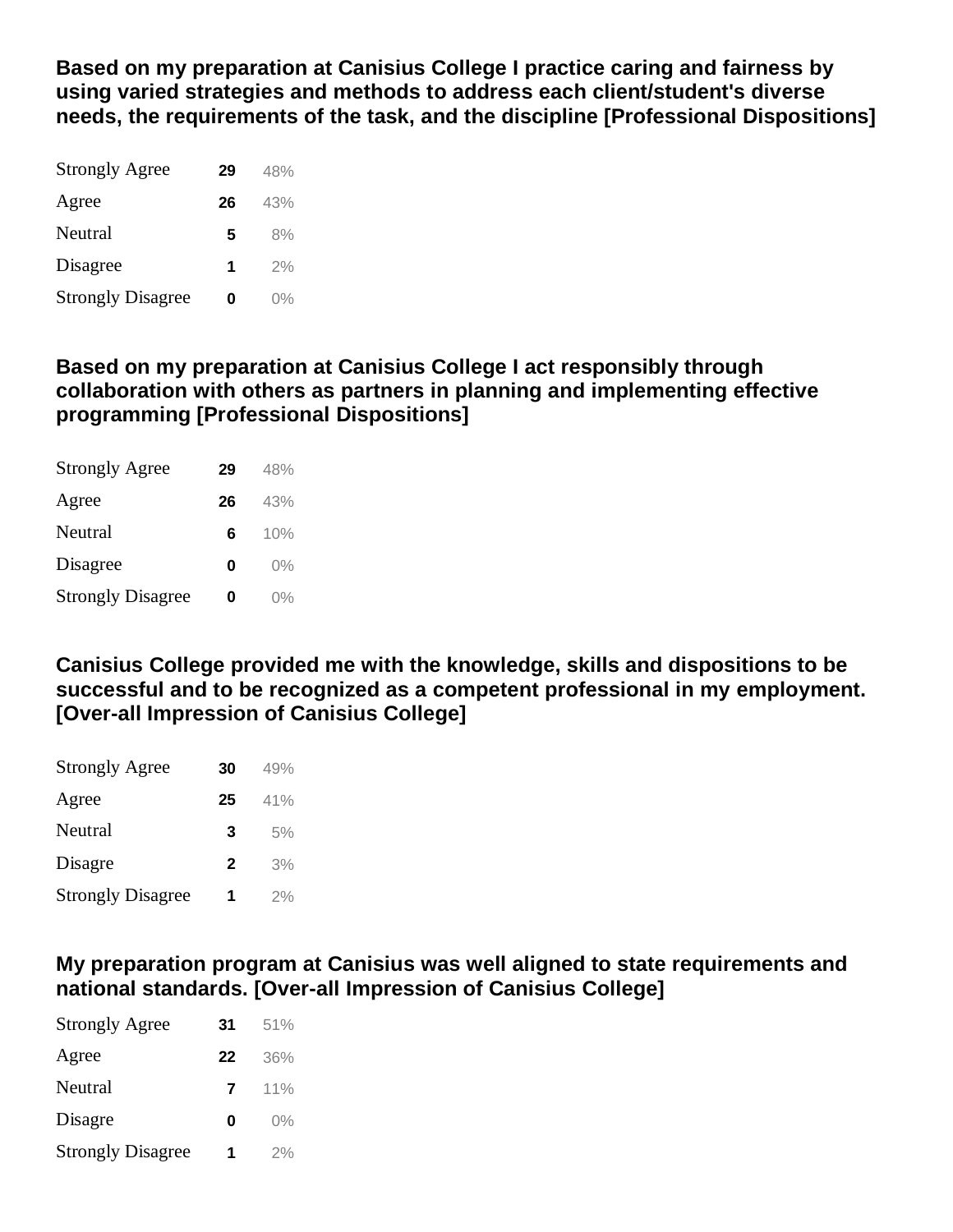## **Please use the field below to send us your comments or thoughts regarding your experience at Canisius or post-Canisius. We welcome any opinions or suggestions related to our programs or the field of teacher education in general. Thank you for your time.**

Teacher observations and legal matters were not covered well in the classes. The law class I was required to take taught me nothing I needed to know in the field.

I really want to Thank Canisius College for my preparedness to take on and succeed as an Educational Administrator. I especially want to acknowledge Dr. David. When I first met him, his demeanor and knowledge base was the reason I chose Canisius. I have also told many of my friends about Dr. David and the instructors at College, who treated me like an adult. Instructors that provided up-to-date language and their on- the -job expertise that allowed me to have real life applications of best practices. I am proud to be a Canisius College Graduate and value every classroom experience. Currently, I am an Assistant Principal in the Buffalo Public School District. Thank you Dr. David and Dr. Croglia, and Thank you Canisius College!

excellent program!!!

I really enjoyed my experience at Canisius in the Ed. Administration program thanks in large part to Dr. Paul Fields and Dr. Doug David. The professors were good but those two men really went above and beyond for their students! I also attended CC for my bachelors and first masters and, as a result, I feel well prepared for my career in education.

My overall experience was generally positive. Most instructors seemed interested in me as an individual. On a few occasions though, the instructors seemed more interested in acting authoritative and less about my progress. It almost seemed as if they were annoyed that I would ask for guidance on specific issues.

My overall experience was generally positive. Most instructors seemed interested in me as an individual. On a few occasions though, the instructors seemed more interested in acting authoritative and less about my progress. It almost seemed as if they were annoyed that I would ask for guidance on specific issues.

My overall experience was generally positive. Most instructors seemed interested in me as an individual. On a few occasions though, the instructors seemed more interested in acting authoritative and less about my progress. It almost seemed as if they were annoyed that I would ask for guidance on specific issues.

I am finishing my Ph.D work at the University at Buffalo and have been there through most of my degrees, however getting a second Masters in Educational Leadership from Canisius was an amazing experience because of the practicality of the program taught by people in the field that were relevant and relatable. Thank you!

Ami Measer (now Alderman)

Post Canisius- I did not receive the proper schooling at Canisius to align what I was taught with content on the "NEW" SBL exams. Based on a 2013 graduation date and the start of the new exams, Canisius did not prepare me to take these exams. The new exams are all based on the Common Core standards, to which college seniors and graduate students have had virtually no exposure. Additionally, guidebooks on the new tests were not completed until 2013, leaving colleges and students with months to prepare.

State Assemblywoman Amy Paulin, D-Scardale, is one of several legislators calling for a two-year moratorium on all the new tests.

I do feel that I could have learned more strategies for classroom management, how to engage certain noninterested students and that kind of thing. I also feel that there could have been more relation to Ontario expectations in education this would have been interesting as far as special needs kids are concerned and the processes of identifying them and the system in Ontario for that. Also, our training about using technology in the classroom (very important nowadays) was virtually non existent. However, I feel that my advisor was excellent.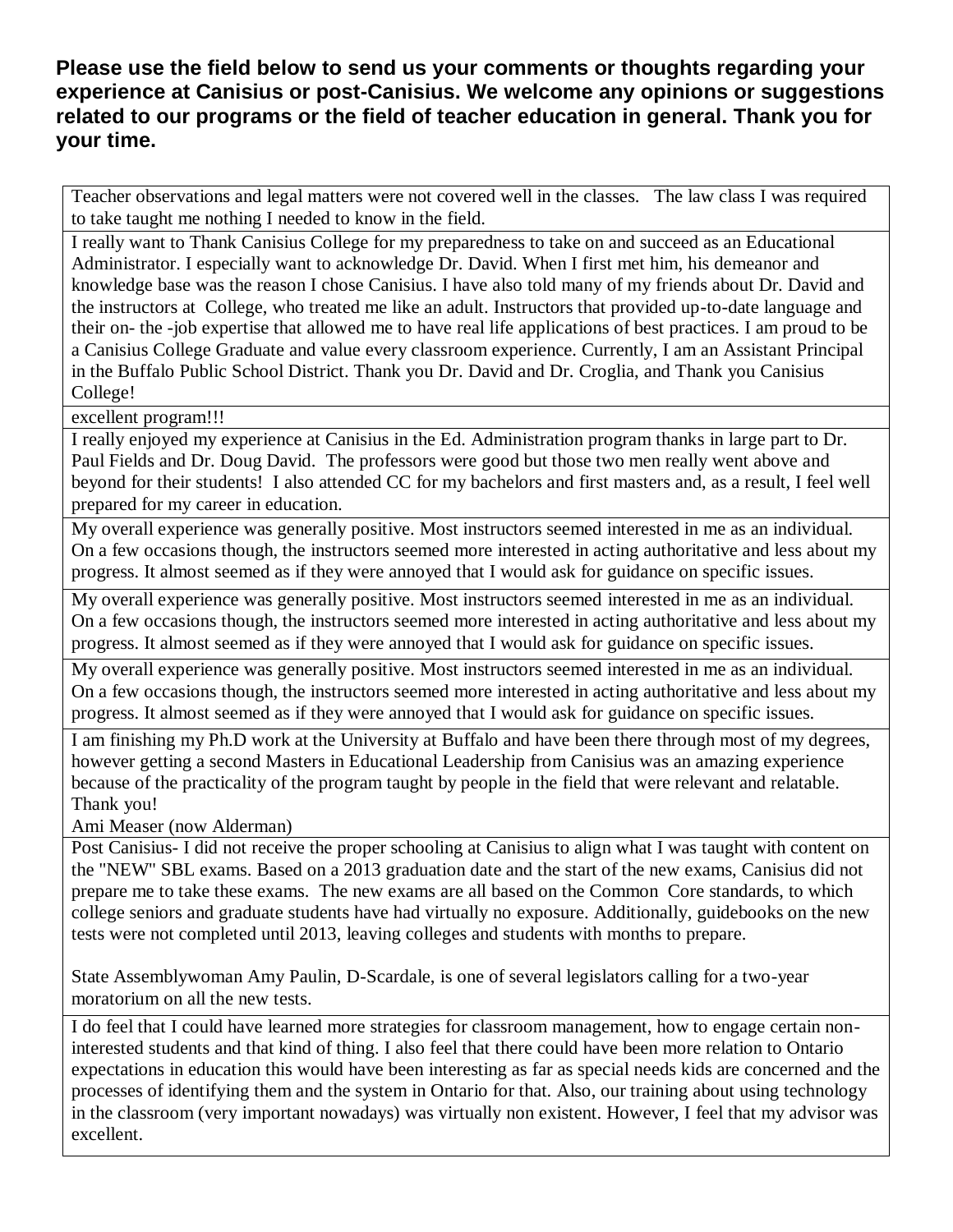My experience at Canisius was not the best. I would not recommend it to anyone hoping for a school with a sense of community.

I did not like the fact that once I was a student at Canisius, it seems that my opinions and me, the student, did not matter. Canisius will spend the time and money to recruit you, but once you come, you are just another student among many.

Last year when I was in school, there were a lot of changes administratively (the administrative person left) and students got lost because the proper communication was not being done. Furthermore, I was at Canisius during the last year with the old standards compared to the new one with EdTPA. Because of this, standards and programs we were told of going in were changed without our agreement. If you speak to any student who had to do EdTPA even though it was not going to be submitted to New York State, you will know how angry we were.

In addition, because there were all these new changes that were going to happen, our professors also did not know what was going on. We were told we had to wait for more information, do the best we could, or be in the dark. The program was a mess. However, I truly don't think there should not have been all the problems administratively since the program was going to be finished and had been in existence for a number of years. The new standards should not have affected the old program as drastically as it did since we were not part of the new standards.

Besides the administrative problems, one recommendation the program needs to do is help students prepare and write the state tests. Professors need to give students a better idea of what is going to be on the test with tips and tricks to help students. Canisius should help its students pass the test the first time. I myself was not in the boat of having to rewrite tests, but I do have a friend who had to restart the program again because she could not pass one test.

As a Canadian student I felt very supported by staff at Canisius. They were helpful and considerate of me. I had a very good experience, and I thank all involved. Thank you.

I felt very unprepared for my teacher interviews and classroom management. I think more development should take place in lesson planning and learning about new teaching techniques. I did like and learn a lot from the longer than average placements.

Canisius College has provided me with the tools and skills to maintain my professional career

I am grateful for the opportunity Dr. O'Rourke provided me in my pursuit of 2 Master's Degrees from Canisius College. A large portion of my success as a professional is due to the time and commitment Dr. O'Rourke invested in my education. I am proud to call him a colleague, mentor and a friend.

I loved the program. Put everything into it and really enjoyed the wonderful feedback that I received from the lecturers. That is the reason I was very disappointed to not get some kind of acknowledgement of my course results on the certificate. I hope that one day something can be done about it. I don't work in the field of teaching at all and don't intend to in the near future.

My only suggestion is having physical education students be more involved with special needs students. I only took once class that involved special needs students and that was Adaptive. I wasn't required to do anything but take the class. I feel very inexperienced in this area of teaching.

I have been thinking of contacting Canisius about this for a while now. I want to thank everyone who had a hand in my education at Canisius College. Several times throughout my short career I have been put on the spot with questions and I have been able to answer those questions due to the information imparted to me during my classes. Several of my colleagues, who attended different institutions, have not been as thoroughly prepared for different situations. My education at Canisius College was thorough and all encompassing. I owe the success of acquiring a job in my field so quickly after graduation directly to Canisius College. Thank you all. Kristen Manhart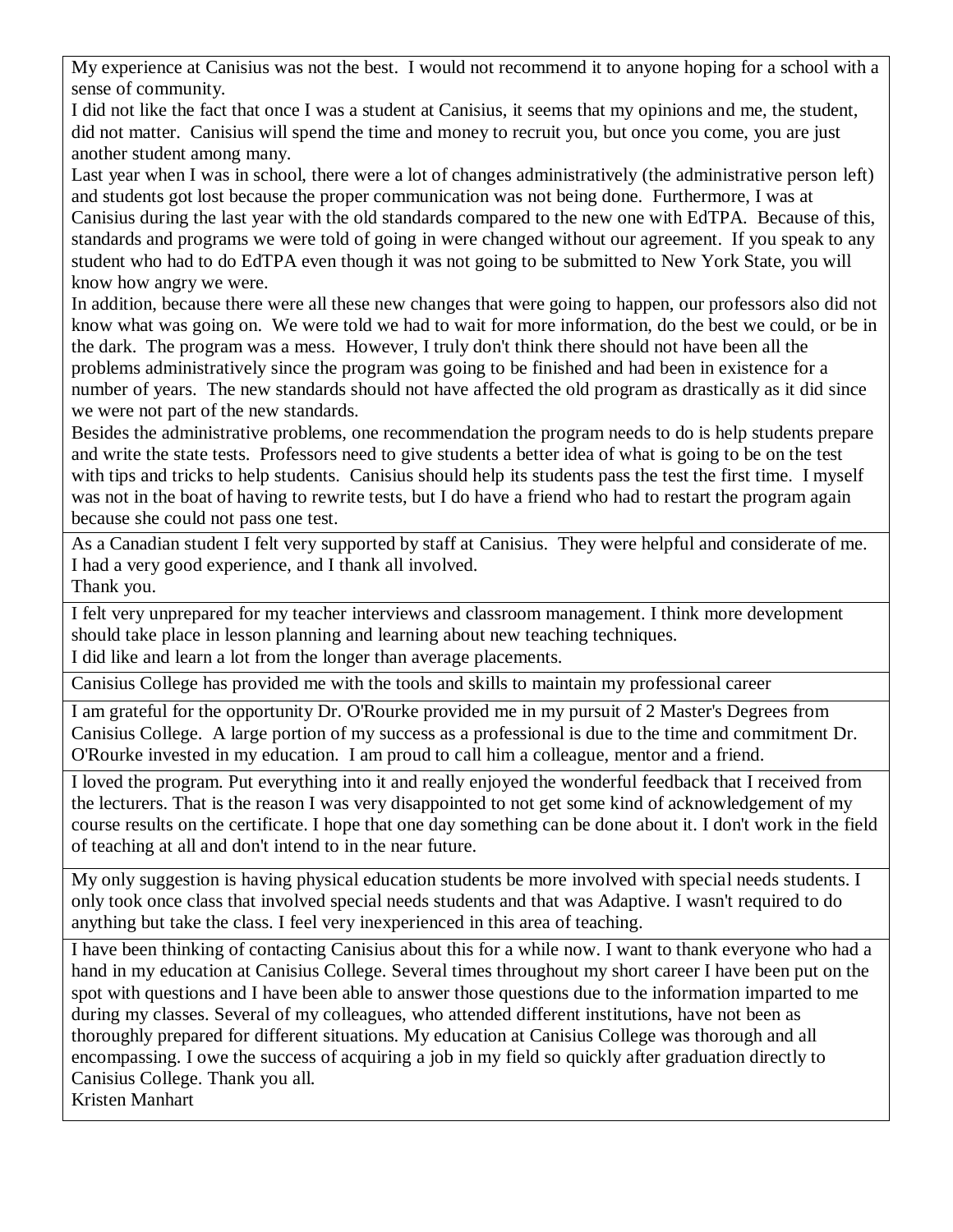There are several concerns that fellow students and I discussed at length. Please consider the following concerns.

For SPED, the knowledge base provided for varying levels and types of disabilities was limited. There were few experts in the field of serving the disabled who were able to share their knowledge and expertise. We did not learn about CP or other forms of physical disability as much as we should have. The classes glossed over these topics and focused on limited views of the professors. (Autism and dysgraphia) Working effectively using tools and techniques with nonverbal, differently abled students, those with moderate to severe intellectual disabilities was not discussed other than a lesson on task analysis. Students need to learn more about these types of students and need to be exposed to working with them hands on. Talks about "let the aide take care of it" were rampant. I did speak up in class as did others. This is not the way we should be carrying ourselves as servants to the students.

I believe that teachers who are chosen as co-ops should be evaluated more closely. They should not be able to supervise a student teacher if the main goal is to take multiple vacations and sick days while leaving the student teacher alone with kids. Often, they sit on their phones, display unprofessional behavior in front of the class and provide little to no support for the student teacher. It was very sad for me and at least 4 other of classmates. This was not overseen properly.

Also, the supervisor of student teachers should be aware of how to use technology and able to actually help with edTPA projects and other facets of using technology in the class. Mine was completely illiterate. Also, the scale with which we were evaluated was variant depending on who you had as a supervisor. A supervisor should be a mentor, ours was definitely not and did not chose to be. She told us how she does it for extra money and scoffed at us, did not support when help was needed with co-op's leaving us alone with students over and over. Overall, we need more support in the field to be able to find success. Our program provided deep learning in several areas but lacked the overall focus needed to make sure we developed in to well-rounded and confident teachers. The lack of focus on real world experience with students experiencing varying levels of ability was disappointing. The lack of follow-up on concerns with co-op and supervisor was hurtful and made several of us question why we even decided to become teachers. The picture painted was bleak for job prospects and requesting support leads down an abandoned road. I trust this was shared confidentially.

The program was unorganized. Many to most professors did not teach rather than assign readings and papers - which we know is not the best avenue for learning. During field placement the syllabus changed many times without warning or explanation of expectations. I was very unimpressed by the program and felt cheated out of what should have been a rich learning experience. This has not changed nor has the program. I was recently approached by a student currently in the program who had all the same complaints. It's really a shame.

Further, the mention of state and national standards....Canisius would do well to avoid these as they are not developmentally or cognitively appropriate for children.

I can only hope a hard look is taken at the instructors and what they are not doing in each course. Listen to the students and make the appropriate adjustments to the program.

My experience at Canisius was very good. As an online student I felt very cared for as a student and prepared to continue adding value to the field of education.

I thought that the experience I had at Canisius was very diverse and exceptional. There are some things that when I was in the classroom that I felt lacked from learning about our classes. For example, there needs to be more of an emphasis on family situations and how it can affect a student in the classroom. The students that I am working with now have very difficult lives at home that are affecting them at school. There needs to be more time on how to deal with these students and to not give up on them so quickly. Other than that, the experience was great.

I spoke with Dr. K about this already, but I had no real idea with grading and ow to make sure I have enough grades, what should be taken as a grade or what should just be used to help with instruction but not counted in my grade book, even how I should do points for different assignments and such.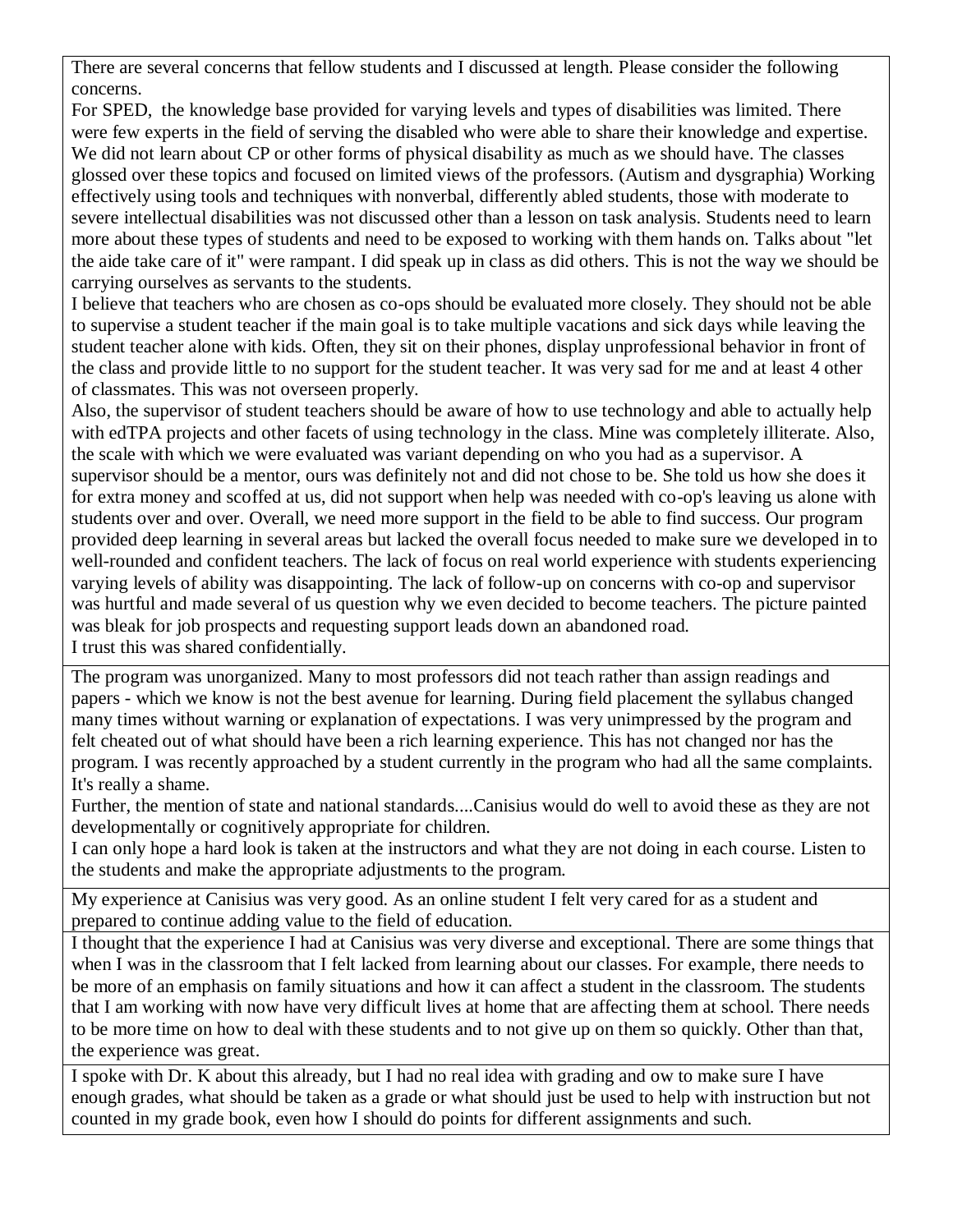I strongly feel that Canisius went beyond preparing me to be ready for all the aspects of the teaching profession. I feel very qualified and I when in interviews I feel confident. I value the support I had from all my professors and continue to have from some. I am currently in graduate school at another college because of where my home is. Being among students from many different undergraduate schools, I feel as if I am able to answer more questions, articulate myself better when it comes to talking about education, and I have more experience in the classroom. I can't explain how much Canisius helped students with the edTPA. Talking with students from other schools, I know I was very lucky to have went there.

I am teaching in a 3rd grade position and just graduated in May of 2014. I feel highly qualified to be teaching and that's because of Canisius.

Canisius did an excellent job preparing me to become a true professional in my field. -Mike Chrites. .....can put that on the Canisius home page.

Address more content on certification exams that don't involve physical education. More differentiated instructional strategies. More diverse culture strategies needed.

Most professors were excellent. One or two were expendable people apart of the program, at least one left I believe.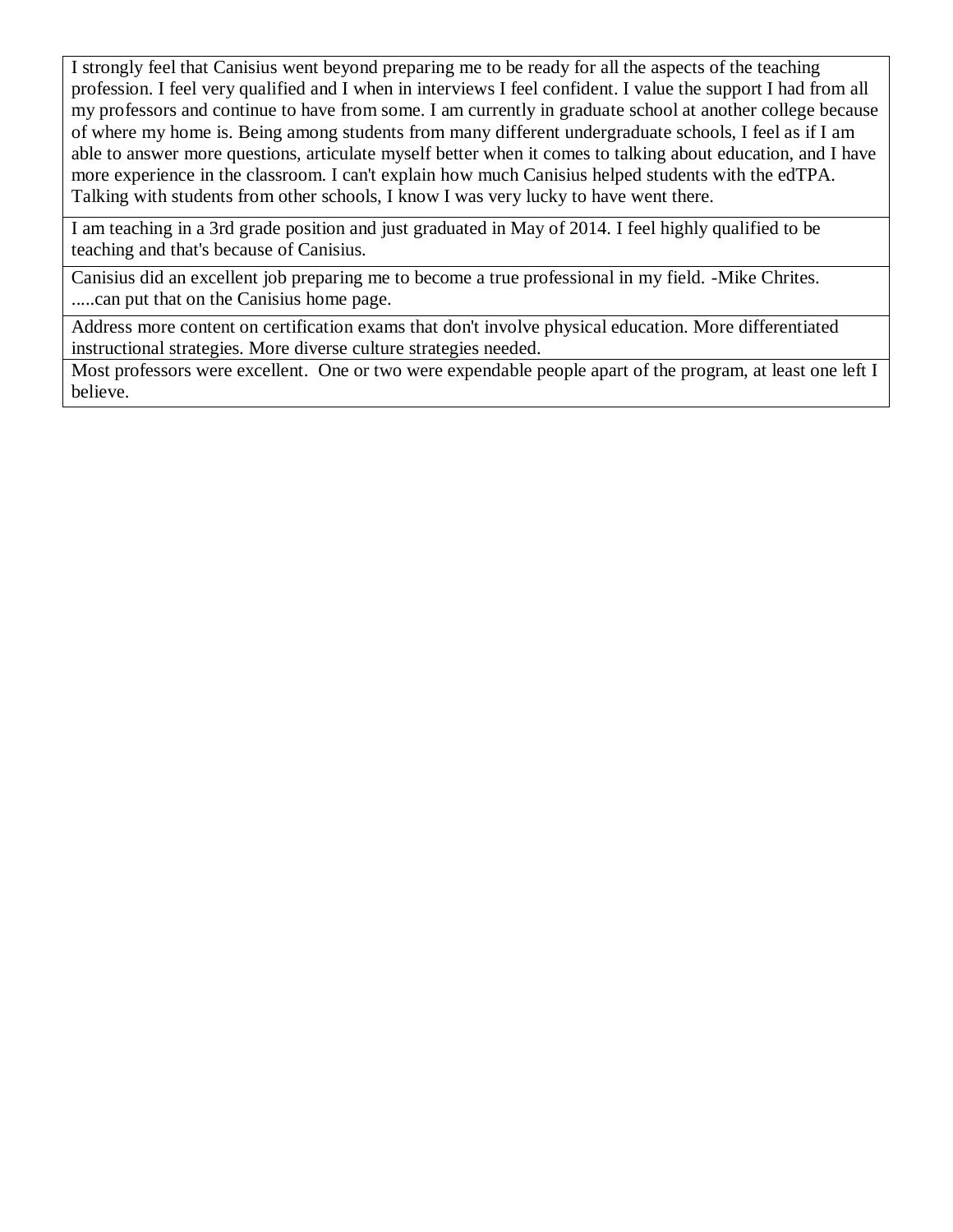## **SCHOOL OF EDUCATION AND HUMAN SERVICES COMPLETER SURVEY 2013-14 Completers**

# **Results by Program Type**

## Employment Status





I am employed

in the

professional

area for which I

am trained

40%

field 7%

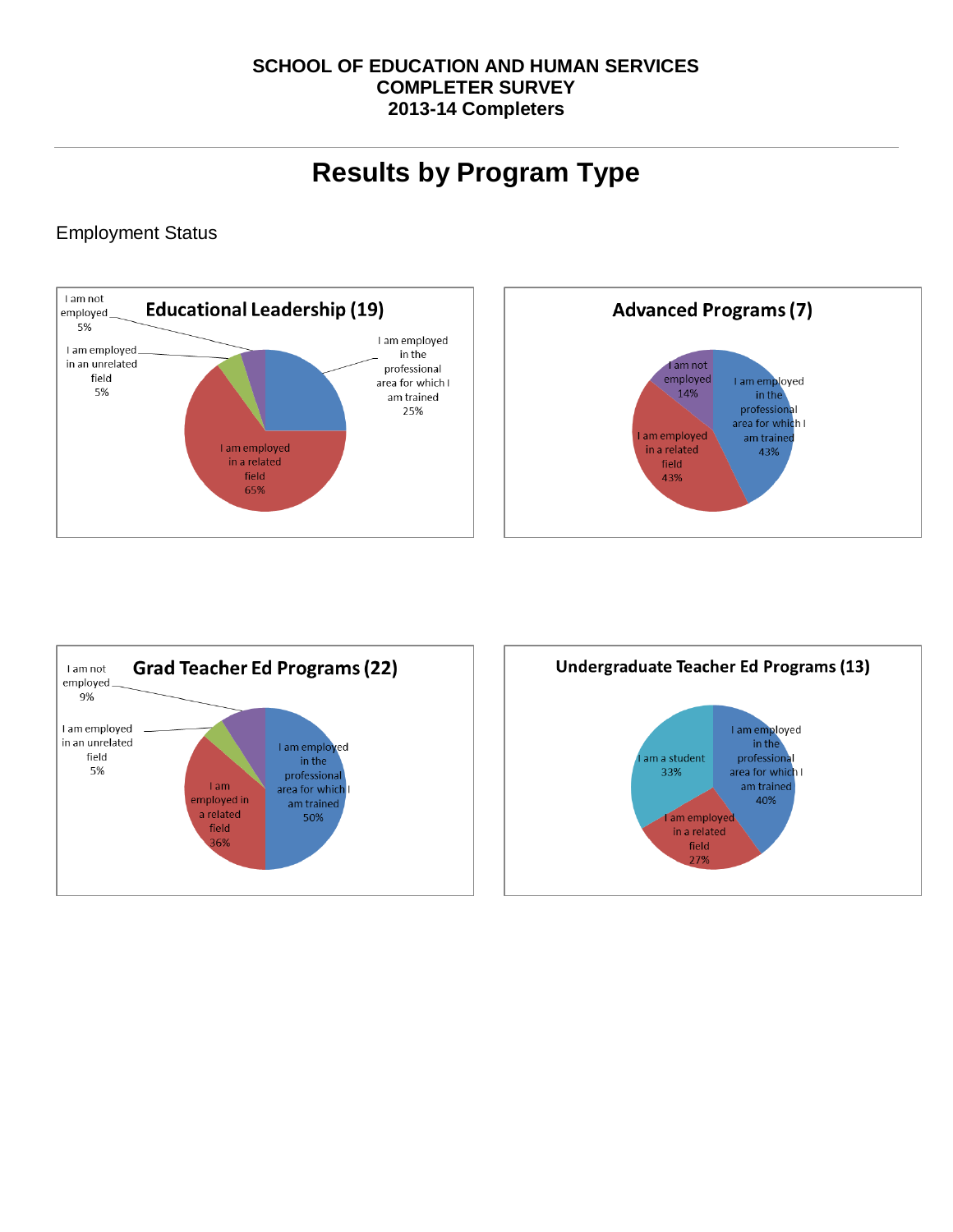# Content Knowledge

### **Educational Leadership**

lam able to employ appropriate pedagogical content knowledge I am able to employ strong knowledge in my content area. I have remained actively engaged in my professional field. I can maintain appropriate classroom management.

I can implement a variety of strategies that integrate critical thinking, inquiry, and problem...

I can apply best practices in my profession.

I understand learning, teaching and/or other professional theoretical foundations.



### **Graduate Teacher Ed**

lam able to employ appropriate pedagogical content knowledge. I am able to employ strong knowledge in my content area. I have remained actively engaged in my professional field.

I can maintain appropriate classroom management.

I can implement a variety of strategies that integrate critical thinking, inquiry, and problem..

I can apply best practices in my profession.

I understand learning, teaching and/or other professional theoretical foundations.

#### **Advanced Programs**

lam able to employ appropriate pedagogical content knowledge. I am able to employ strong knowledge in my content area. I have remained actively engaged in my professional field. I can maintain appropriate classroom management. I can implement a variety of strategies that integrate critical thinking, inquiry, and problem... I can apply best practices in my profession. I understand learning, teaching and/or other professional theoretical foundations.



lam able to employ appropriate pedagogical content knowledge. I am able to employ strong knowledge in my content area. I have remained actively engaged in my professional field. I can maintain appropriate classroom management. I can implement a variety of strategies that integrate critical thinking, inquiry, and problem.. I can apply best practices in my profession. I understand learning, teaching and/or other professional theoretical foundations.





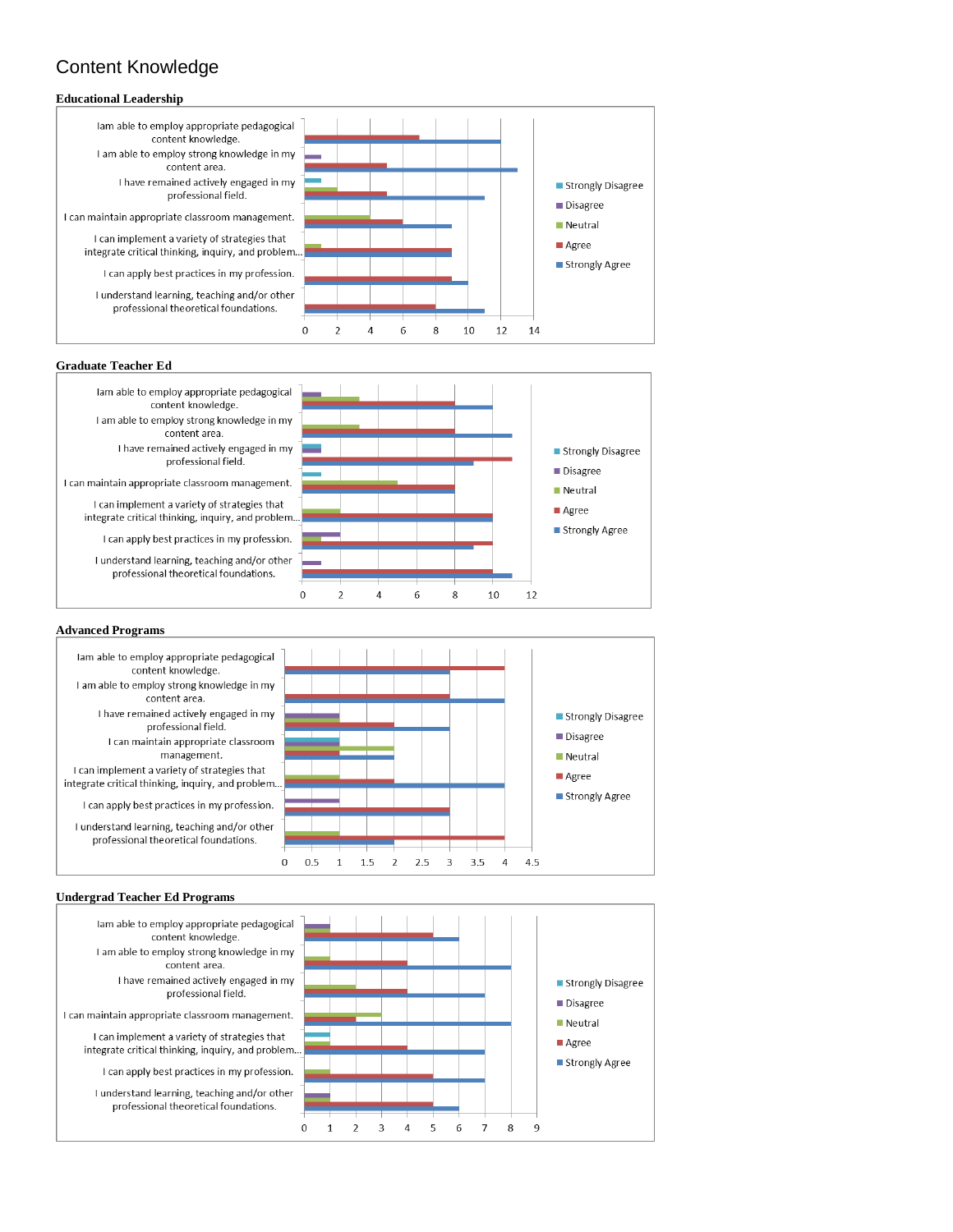## Impact on Student Learning

### **Educational Leadership**

- My experience at Canisius has enabled me to effectively teach diverse P-12 student...
	- I am able to successfully consider multiple ability levels in diverse settings when...
	- Based on my preparation at Canisius I can engage and motivate students.
- Based on my preparation at Canisius I can set clear learning goals and align instruction...
- Based on my preparation at Canisius I have been able to achieve positive outcomes...



### **Graduate Teacher Ed Programs**

- My experience at Canisius has enabled me to effectively teach diverse P-12 student...
	- I am able to successfully consider multiple ability levels in diverse settings when...
	- Based on my preparation at Canisius I can engage and motivate students.
	- Based on my preparation at Canisius I can set clear learning goals and align..
- Based on my preparation at Canisius I have been able to achieve positive outcomes...



### **Advanced Programs**

My experience at Canisius has enabled me to effectively teach diverse P-12 student... I am able to successfully consider multiple ability levels in diverse P-12 settings when... Strongly Disagree Disagree Based on my preparation at Canisius College I can engage and motivate students.] Meutral Agree Based on my preparation at Canisius College I can set clear learning goals and align.. ■ Strongly Agree Based on my preparation at Canisius College I have been able to achieve positive...  $0\quad 0.5\quad 1\quad 1.5\quad 2\quad 2.5\quad 3\quad 3.5\quad 4\quad 4.5$ 

### **Undergraduate Teacher Ed Programs**

My experience at Canisius has enabled me to effectively teach diverse P-12 student... I am able to successfully consider multiple ability levels in diverse P-12 settings when... Based on my preparation at Canisius College I can engage and motivate students.] Based on my preparation at Canisius College I can set clear learning goals and align... Based on my preparation at Canisius College I have been able to achieve positive...

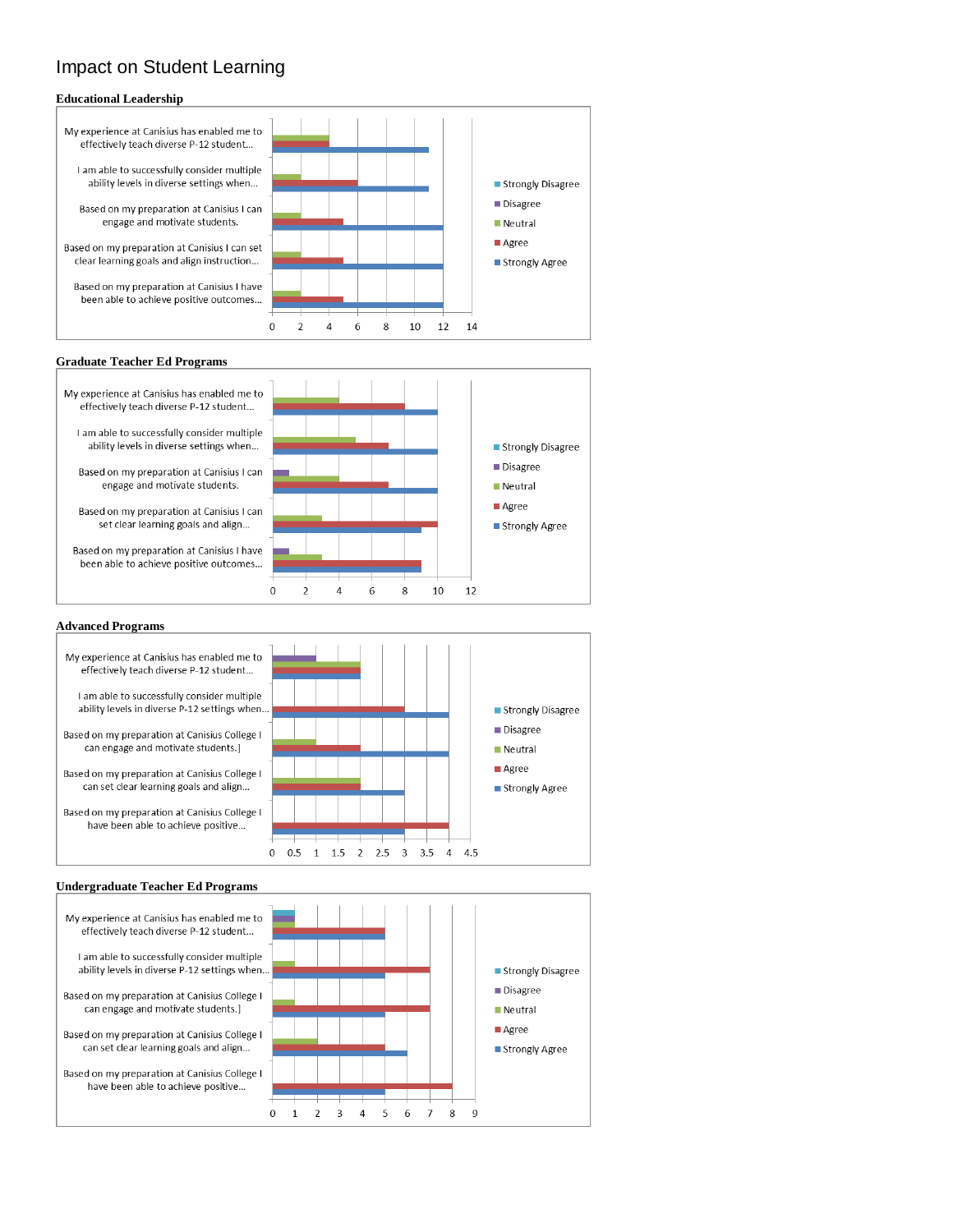## Self-Reflection

## **Educational Leadership**



## **Advanced Programs**



## **Graduate Teacher Ed Programs**



## **Undergraduate Teacher Ed Programs**

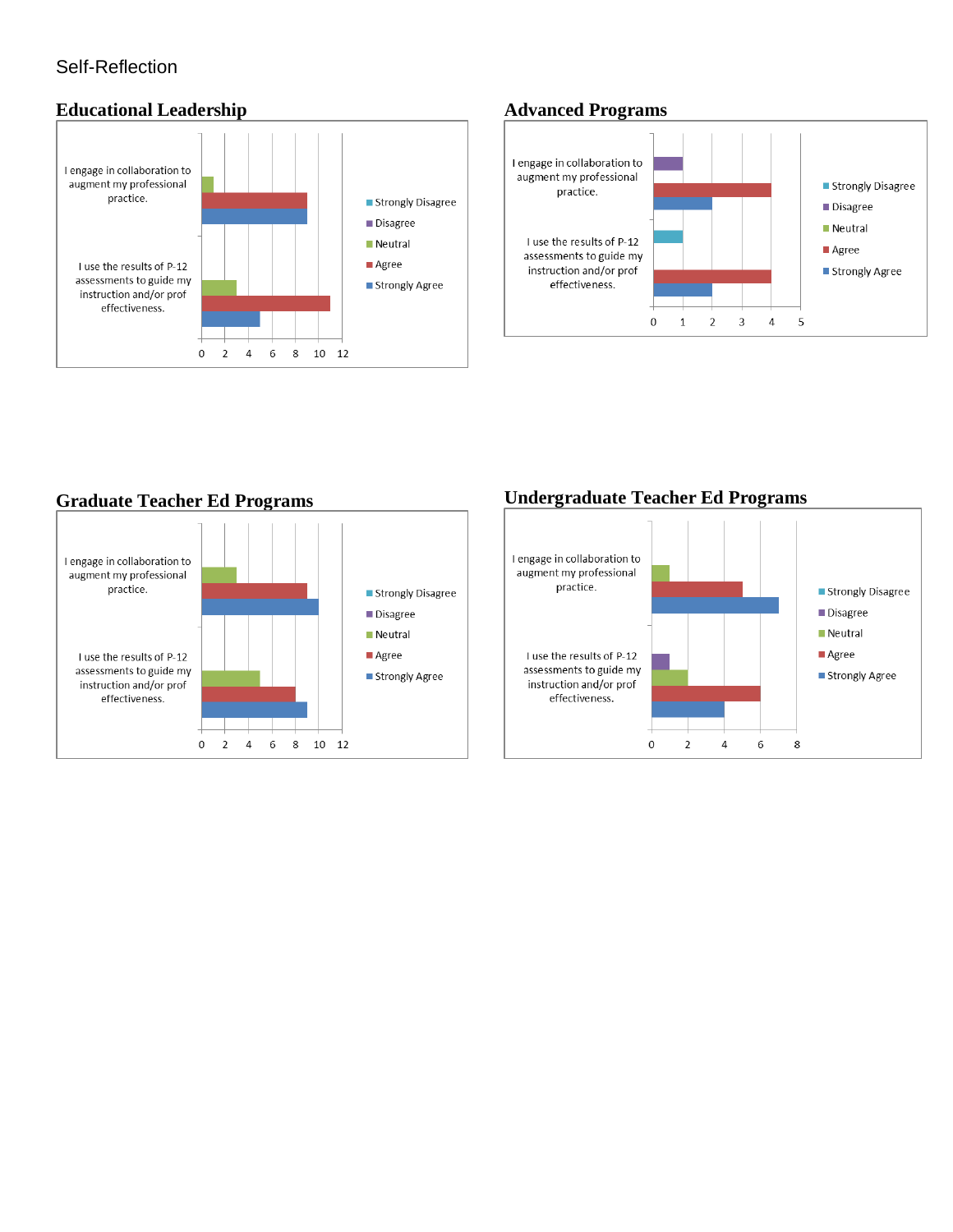### **Canisius College Survey of 2013-14 Graduates Template**

What year did you graduate from Canisius College?\*\_ **Program at Canisius\*** Please select your most recently completed academic program from the list below **Employment Status\*** Please check the most appropriate box

- I am employed in the professional area for which I am trained
- I am employed in a related field
- I am employed in an unrelated field
- I am not employed
- I am a student
- Other:

### **Content Knowledge**<sup>\*</sup> Please select the box that most closely describes your level of agreement

|                                                                                                                                                              | Strongly<br>Agree | Agree | Neutral | Disagree | Strongly<br>Disagree |
|--------------------------------------------------------------------------------------------------------------------------------------------------------------|-------------------|-------|---------|----------|----------------------|
| Based on my preparation at Canisius<br>College, I understand learning, teaching<br>and/or other professional theoretical<br>foundations.                     |                   |       |         |          |                      |
| Based on my preparation at Canisius<br>College I can apply best practices in my<br>profession.                                                               |                   |       |         |          |                      |
| Based on my preparation at Canisius<br>College I can implement a variety of<br>strategies that integrate critical thinking,<br>inquiry, and problem solving. |                   |       |         |          |                      |
| Based on my preparation at Canisius<br>College I can maintain appropriate<br>classroom management.                                                           |                   |       |         |          |                      |
| Since graduating from Canisius, I have<br>remained actively engaged in my<br>professional field.                                                             |                   |       |         |          |                      |
| I am able to employ strong knowledge in<br>my content area.                                                                                                  |                   |       |         |          |                      |
| I am able to employ appropriate<br>pedagogical content knowledge.                                                                                            |                   |       |         |          |                      |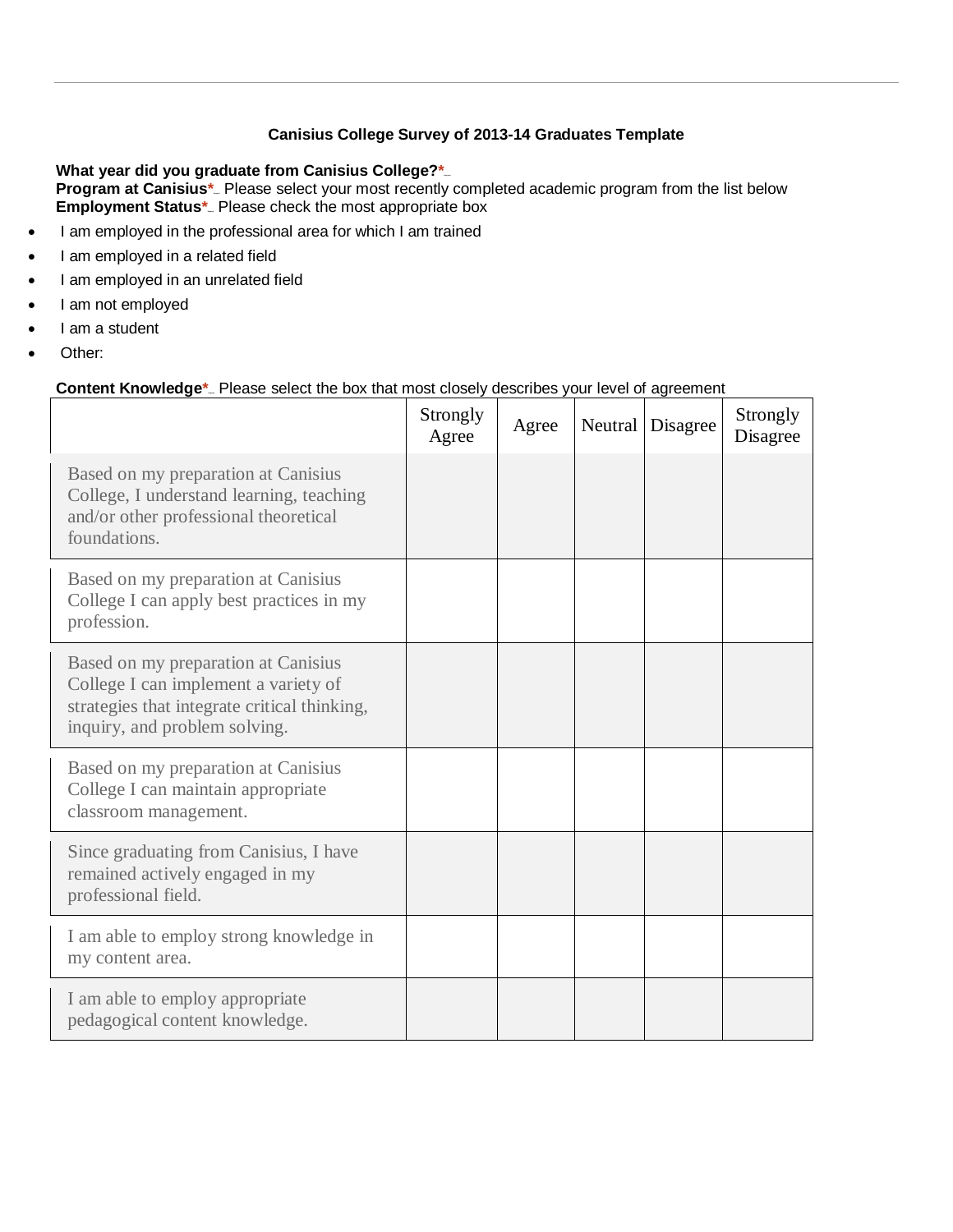## **Impact on Student Learning\*** Please select the box that most closely describes your level of agreement

|                                                                                                                                                                | Strongly<br>Agree | Agree | Neutral | Disagree | Strongly<br>Disagree |
|----------------------------------------------------------------------------------------------------------------------------------------------------------------|-------------------|-------|---------|----------|----------------------|
| Based on my preparation at Canisius<br>College I have been able to achieve positive<br>outcomes regarding student learning,<br>achievement and/or development. |                   |       |         |          |                      |
| Based on my preparation at Canisius<br>College I can set clear learning goals and<br>align instruction with standard based<br>content.                         |                   |       |         |          |                      |
| Based on my preparation at Canisius<br>College I can engage and motivate students.                                                                             |                   |       |         |          |                      |
| I am able to successfully consider multiple<br>ability levels in diverse P-12 settings when<br>developing lessons and assessments                              |                   |       |         |          |                      |
| My experience at Canisius has enabled me<br>to effectively teach diverse P-12 student<br>populations                                                           |                   |       |         |          |                      |

### **Self-Reflection\*** Please select the box that most closely describes your level of agreement

|                                                                                                                            | Strongly<br>Agree | Agree | Neutral | Disagree | Strongly<br>Disagree |
|----------------------------------------------------------------------------------------------------------------------------|-------------------|-------|---------|----------|----------------------|
| I use the results of P-12 assessments of<br>student learning to guide my instruction<br>and/or professional effectiveness. |                   |       |         |          |                      |
| I engage in collaboration to augment my<br>professional practice.                                                          |                   |       |         |          |                      |

## **Service Orientation\*** Please select the box that most closely describes your level of agreement

|                                                                                                                         | Strongly<br>Agree | Agree | Neutral | Disagree | Strongly<br>Disagree |
|-------------------------------------------------------------------------------------------------------------------------|-------------------|-------|---------|----------|----------------------|
| Since graduating I have or plan to assume<br>appropriate leadership/roles in the school<br>and/or in the district.      |                   |       |         |          |                      |
| I am involved in internal or external<br>communities that support student<br>development.                               |                   |       |         |          |                      |
| My training at Canisius stressed the<br>importance of involving family and<br>community members in a child's education. |                   |       |         |          |                      |